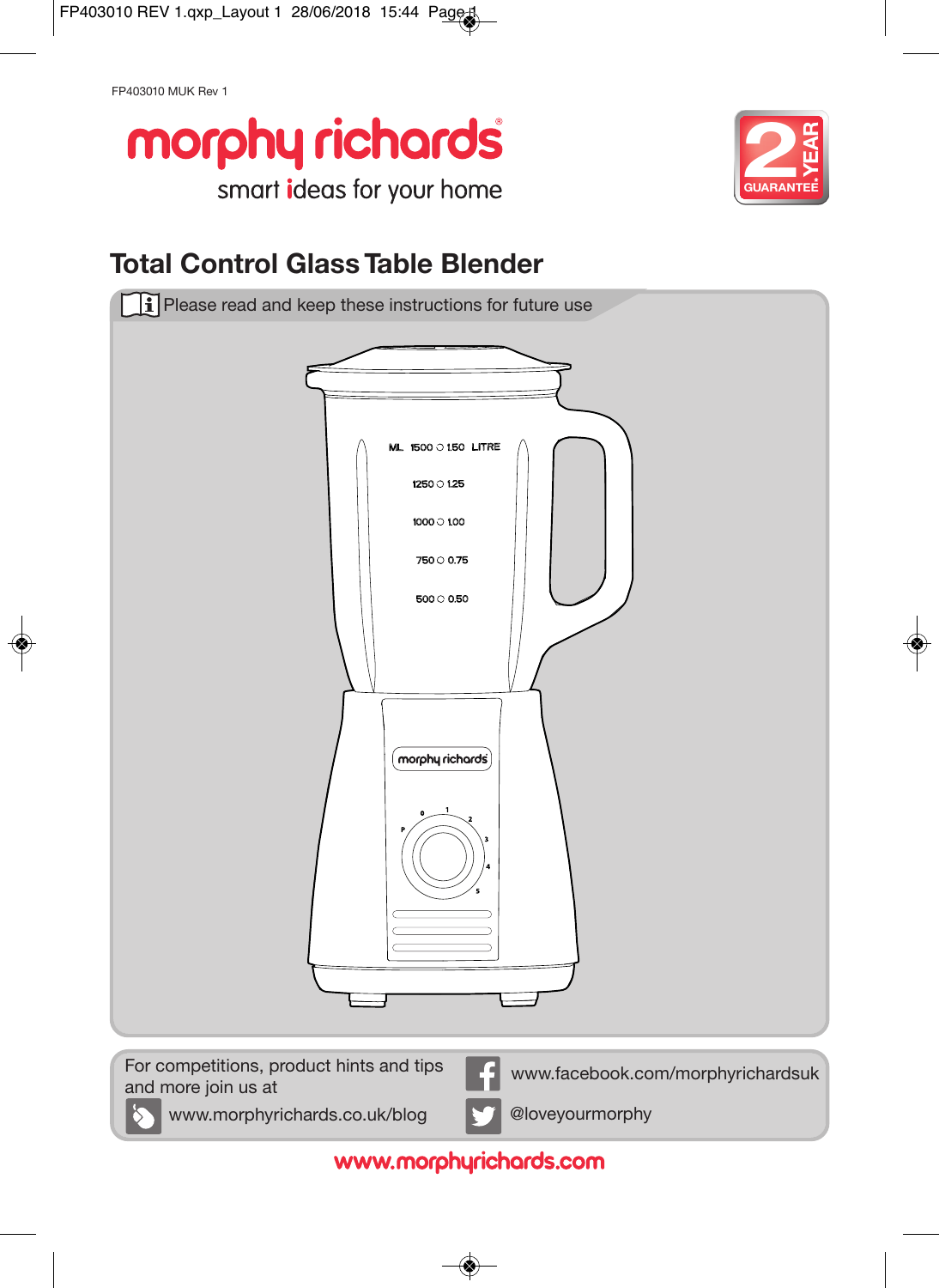## Health And Safety

The use of any electrical appliance requires the following common sense safety rules. Please read these instructions carefully before using the product.

- This appliance can be used by persons with reduced physical, sensory or mental capabilities, or lack of experience and knowledge, if they have been given supervision or instruction concerning the use of the appliance in a safe way and understand the hazards involved.
- This appliance shall not be used by children.
- Children shall not play with the appliance.
- Keep appliance and cord out of the reach of children.
- CAUTION: Ensure that the blender is switched off before removing it from the stand or approaching parts that move in use.
- Avoid touching moving parts. Keep hands, hair and clothing, and utensils away from the blender blades during operation, to prevent personal injury and/or damage to the appliance.
- Do not blend for periods longer than stated on page 5.
- Always disconnect the blender from the supply if it is left unattended and before assembling, disassembling or cleaning.
- Care shall be taken when handling the sharp cutting blades, emptying the jug and during cleaning.
- For care & cleaning refer to page 6 & 7.

In addition, we offer the following safety advice. Location

- Do not use outdoors or in a bathroom.
- Always locate your appliance away from the edge of the worktop.
- Do not place the jug used with the appliance on a highly polished wooden surface as damage may occur to the surface.

Mains cable

- Do not let the mains cable hang over the edge of the worktop where a child could reach it.
- Do not let the lead run across an open space e.g. between a low socket and a table.
- Do not let the cable run across a cooker or other hot area which might damage the cable.
- The mains cable should reach from the socket to the base unit without straining the connections.
- The power cord cannot be replaced. Contact Morphy Richards for advice.

#### Other safety considerations

- Do not use the appliance for anything other than its intended purpose.
- The use of attachments or tools not recommended or sold by Morphy Richards may cause fire, electric shock or injury.
- WARNING: Misuse of appliance could cause personal injury.

#### Product specific safety

- IMPORTANT: Allow hot liquids to cool before adding to the blender, always ensure the lid is fitted correctly.
- Be careful if hot liquid is poured into the blender as it can be ejected out of the appliance due to sudden steaming.
- Do not use the appliance if the plastic jug or lid is damaged or has visible cracks. Electrical requirements

Check that the voltage on the rating plate of your appliance corresponds with your house electricity supply which must be A.C. (Alternating Current). Should the fuse in the mains plug require changing, a 5 amp BS1362 fuse must be fitted.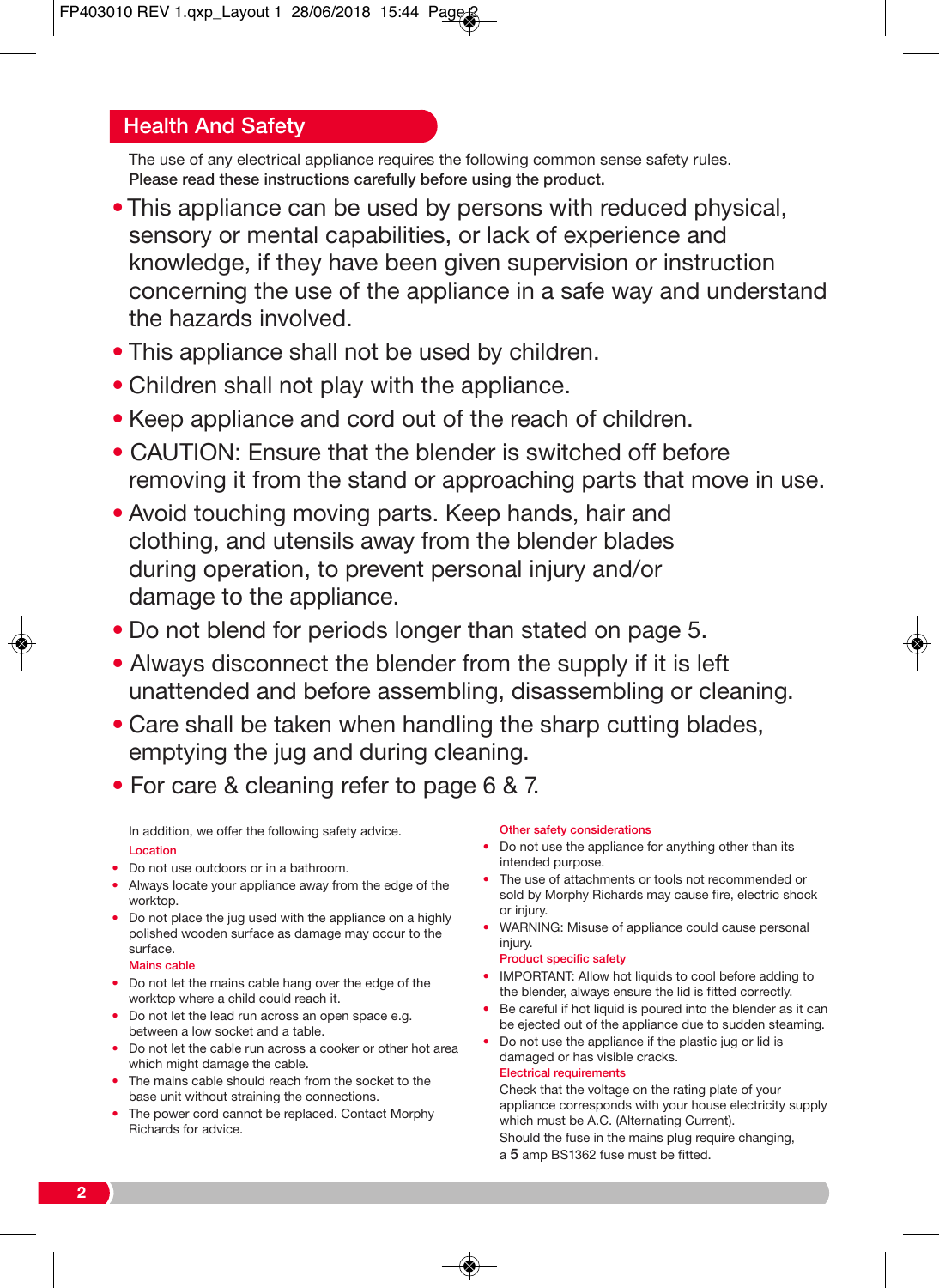## Introduction

Thank you for your recent purchase of this Morphy Richards Total Control Glass Table Blender.

Please read the instructions for information on how to use your Total Control Glass Table Blender before use.

Remember to visit www.morphyrichards.co.uk to register your product's two year guarantee.

## **Contents**

 $\color{red}\blacklozenge$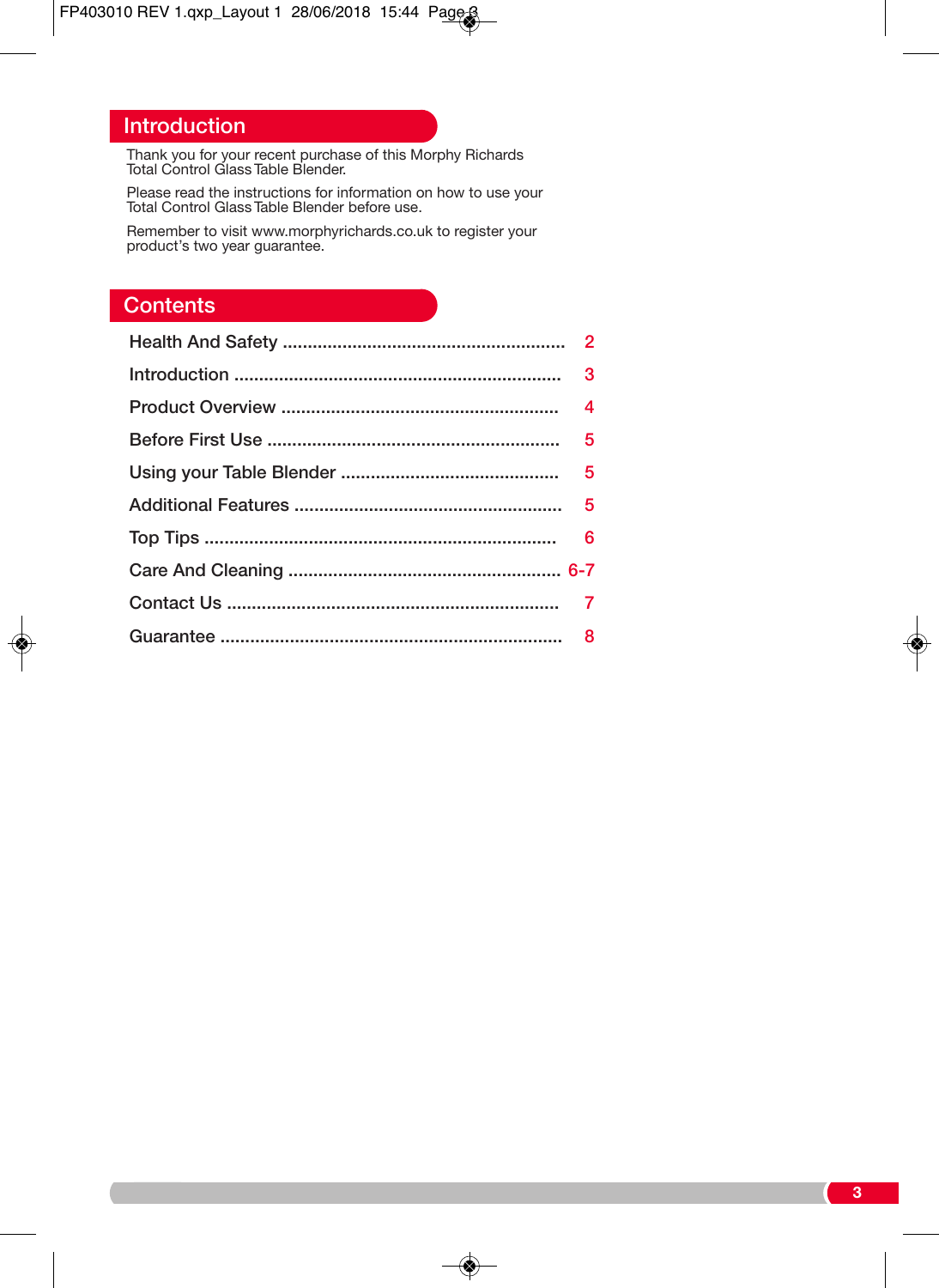## Product Overview



- (1) Measuring Cup
- (2) Lid
- (3) Glass Jug
- (4) Blade
- (5) Blade Assembly
- (6) Motor Base
- (7) Speed Dial
- (8) Seal Ring

◈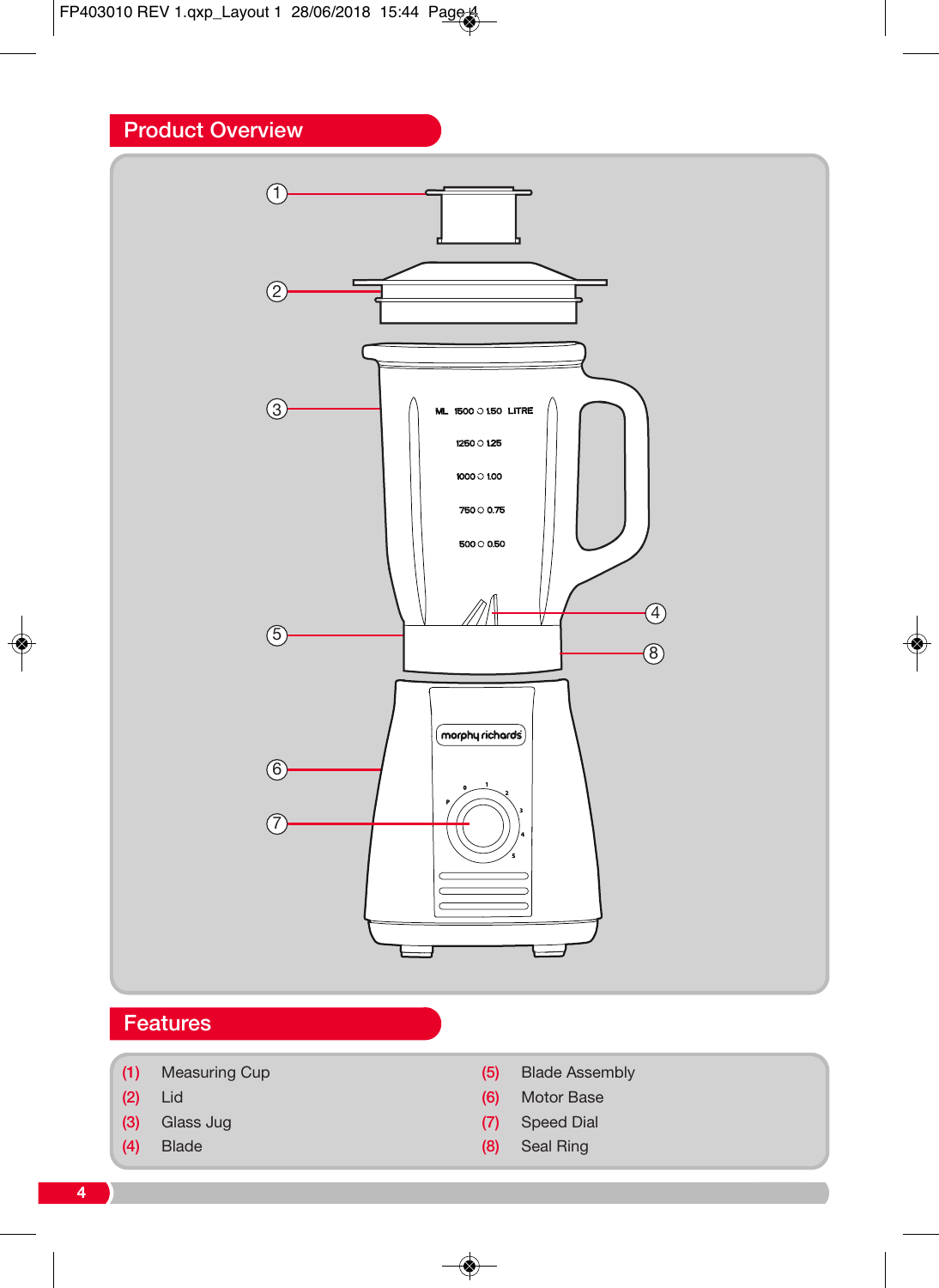## Before First Use

**1.** Before first use, unpack the appliance and place all parts on a surface.

## Using Your Table Blender

**1.** Place ingredients into the Glass Jug (3) and fit the Lid (2)



- **3.** Turn the Speed Dial (7) to the appropriate speed for your task.
- **4.** When you have reached your desired consistency, turn the Speed Dial (7) to the 0 position.

## Additional Features

**1.** For a quick, powerful blend, turn the Speed Dial (7) to the P position and hold for a few seconds. The Speed Dial (7) will reset to the 0 position automatically.



**NOTE: For each use, the consecutive operation time should not exceed 1 minute.**

**At least 10 minutes rest time must be maintained between two consecutive cycles (2 x 1 minute) To cool to room temperature before performing the next operation cycle.**

**2.** Wash the Glass Jug (3), Lid (2) and Measuring Cup (1) in warm, soapy water and dry thoroughly.

#### **CAUTION – Blades are sharp**

**2.** Ensure the 0 position is selected on the Speed Dial (7) before placing the Glass Jug (3) onto the Motor Base (6).



**2.** If you want to add ingredients while the blender is working, remove the Measuring Cup (1) and place through the Lid (2) opening.

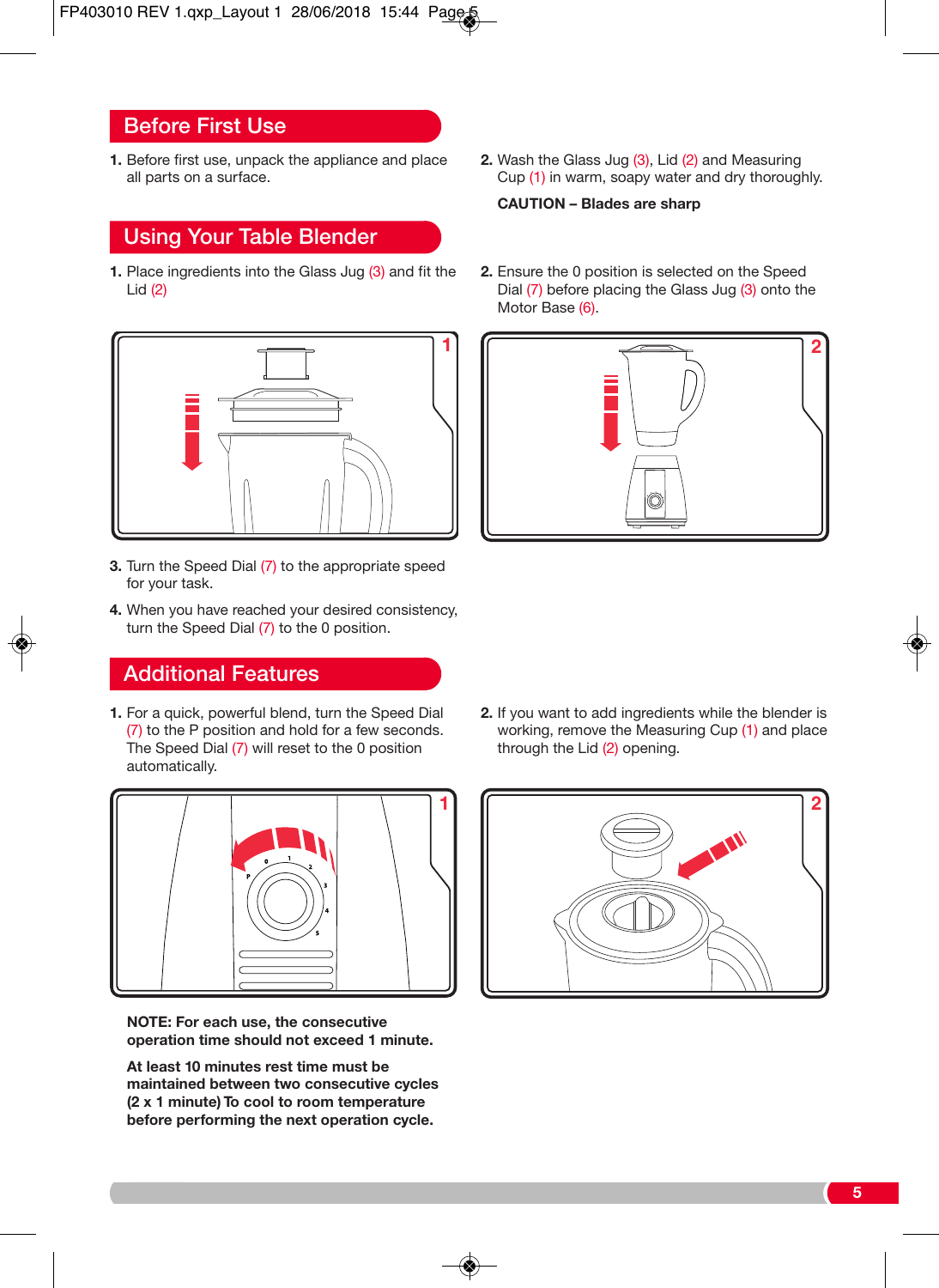- For recipes that include liquid, ensure that the liquid is added before any solid ingredients.
- It is not advised to use the Table Blender for the following tasks; beating egg whites, whipping cream, mashed potato, grinding meat, mixing dough, extracting juice from fruit and vegetables
- The following items should never be placed in the Table Blender, as they may cause damage: bones, large solid pieces, frozen food or tough foods such as turnips.
- To crush ice, add up the 500ml line. Remove crushed ice immediately – if left it could refreeze.
- Do not put dry ingredients into the Blender without addition of other wet ingredients or liquid.

## **Top Tips Care And Cleaning**

- **1.** Before cleaning, unplug your Table Blender from the wall power socket
- **2.** Always wash immediately after use for easy cleaning. Do not let food dry on the jug assembly as this will make cleaning difficult.
- **3.** Pour a little (300ml) warm, soapy water into the Glass Jug (3), replace the Lid (2) and turn the Speed Dial (7) to the P position for a few seconds. Empty the Glass Jug (3) and repeat the process. Rinse the Glass Jug (3) and dry thoroughly.
- **4.** Wipe the Motor Base (6) with a damp cloth and dry thoroughly. If liquids spills into the Motor Base (6), first unplug the Blender, then wipe with a dry cloth and dry thoroughly.

#### **WARNING**

- **Do not immerse the Motor Base (6) in liquid**
- **Do not use rough scouring pads or cleaners on any parts.**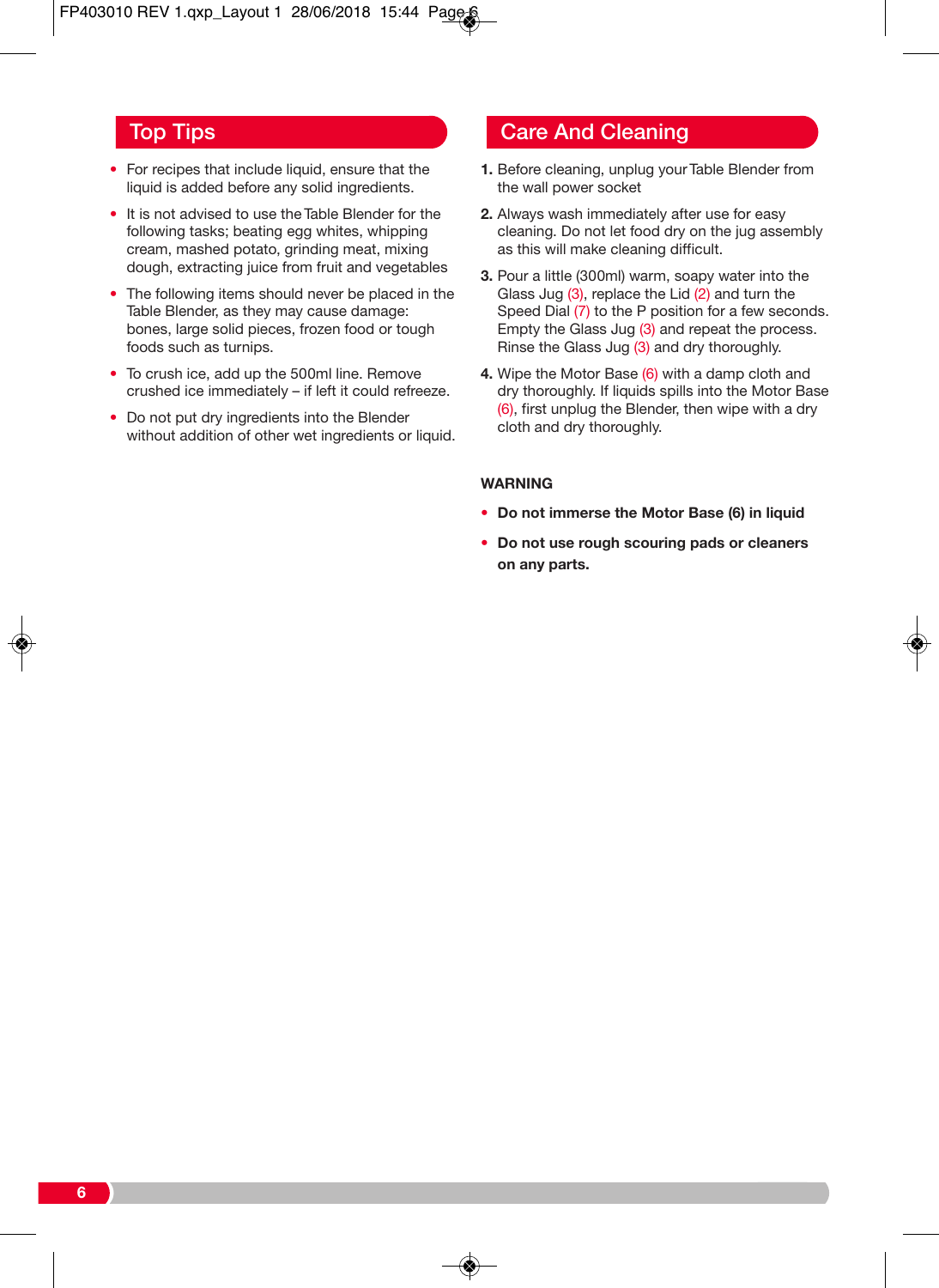## Blade Cleaning **Contact Us**

- Occasionally you may wish to clean the blade.
- Firstly, turn the Glass Jug (3) upside down (see image) and unscrew the Blade Assembly (5). Turn clockwise until loose then remove.



• Clean the Blade with the aid of a small brush, in warm, soapy water and dry.

#### **WARNING: Sharp Blades**

• To reassemble, follow the instruction above in reverse order. Ensuring the Seal Ring (8) is correctly fitted on the Blade Assembly (5). Tighten the Blade Assembly (5) by turning anti-clockwise until secure.

#### **Helpline**

If you are having a problem with your appliance, please call our Helpline, as we are more likely to be able to help than the store you purchased the item from.

Please have the product name, model number and serial number to hand when you call to help us deal with your enquiry quicker.

UK Helpline: 0344 871 0944 IRE Helpline: 1800 409 119 Spares: 0344 873 0710

### Talk To Us

If you have any questions or comments, or want some great tips or recipe ideas to help you get the most out of your products, join us online:

Blog: www.morphyrichards.co.uk/blog

Facebook: www.facebook.com/morphyrichardsuk

Twitter: @loveyourmorphy

Website: www.morphyrichards.com